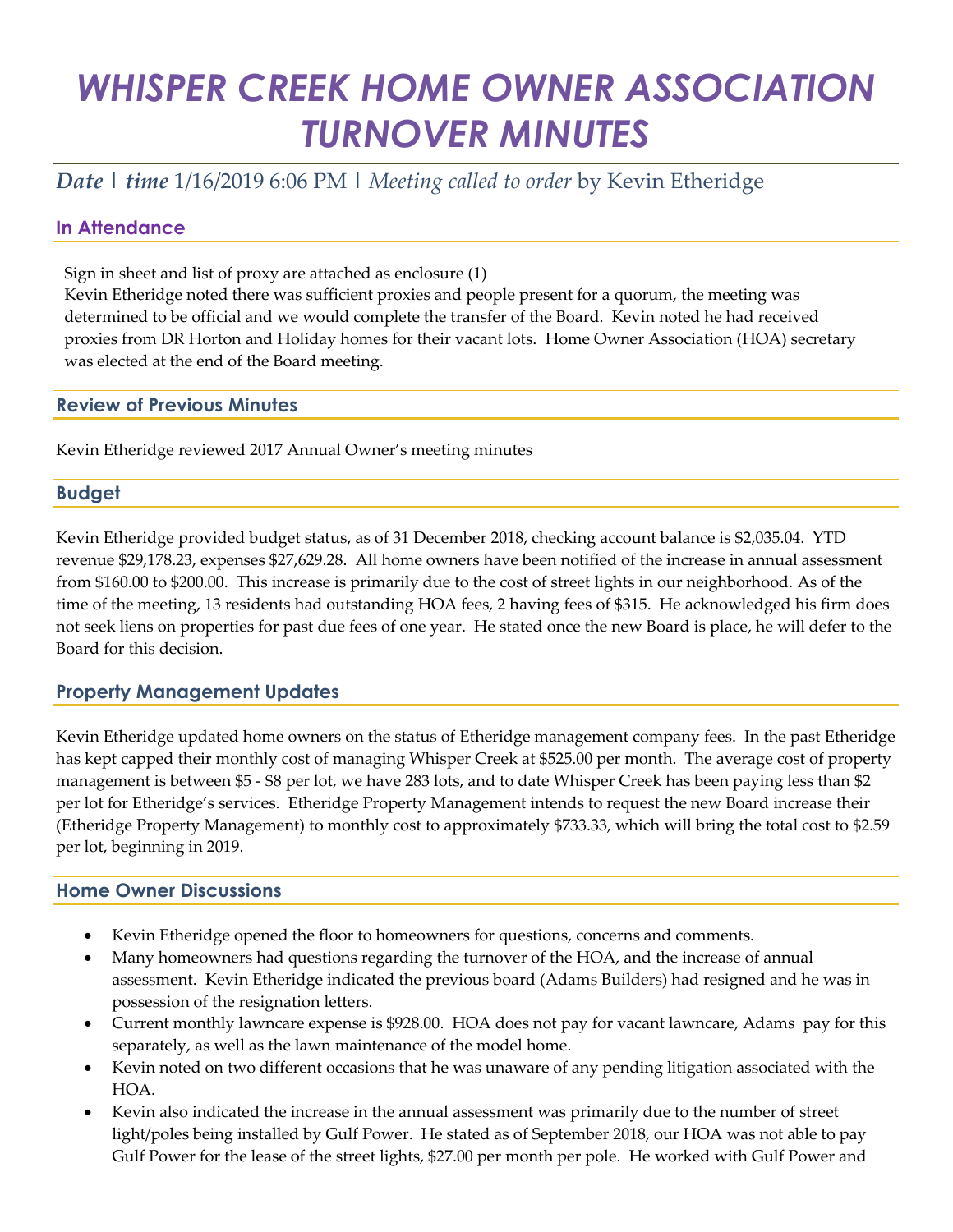they provided us with a waiver of payment, until January 2019, when the annual assessment would be collected.

- Kevin Etheridge provided the three expenses with arrearages going into 2019; Gulf Power (\$2300); Green Day Landscape (\$4700) and Etheridge Property Management (\$2300). All provided waiver of payment until annual assessment was collected in January 2019.
- HOA's require liability insurance, Kevin Etheridge stated General Liability and Board of Director Liability Insurance would be required with the turnover, this will establish a new cost beginning 2019, of \$1000 - \$1500 per year. In past years \$300 was budgeted for insurances (bond insurance-which will remain in place).
- A homeowner indicated our HOA assessment increased by 25% from 2018 to 2019, which is the highest increase allowed by Whisper Creek Covenants.
- Pauline (Page) Warren proposed a five-person Board of Directors, this motion was seconded by Frank Papasavas, and was approved by all owners in attendance.
- A one-year appointment was also approved by those in attendance.
- It was also noted the confusion between "directors" and "board", refer to the same body of people.
- Kevin Etheridge also stated the need for an Architectural Review Committee (ARC), this is usually a body of three to five people, with the Chairman usually part of the Board of Directors.
- The ARC will review plans and requests for, but not limited to: houses; fences; pools; pool enclosures; sheds.
- The floor was opened to **Board of Director** nominations.
	- ➢ **Damarcus (Marc) Smith**
	- ➢ **Frank Papasavas**
	- ➢ **Joey Milstead**
	- ➢ **Kevin Maxwell**
	- ➢ **Pauline (Page) Warren**
- Motion to accept made by Gloria (Jean) Rognstad and  $2<sup>nd</sup>$  by Richard Furmaniuk
- Unanimously approved by the homeowners (proxy votes not necessary)

#### **Board of Directors Meeting (approx. 7 pm) Discussions**

- The Board voted unanimously for the following roles of the Board Members:
	- ➢ **President: Damarcus (Marc) Smith**
	- ➢ **Vice Presidents: Frank Papasavas**
	- ➢ **Secretary/Treasurer: Joey Milstead**
	- ➢ **Board Member and ARC Chairman: Kevin Maxwell**
	- ➢ **Board Member and ARC Member: Pauline (Page) Warren**
- The Board of Directors agreed to the following:
	- ➢ The Board agreed the focus moving forward will be **transparency with homeowners**.
	- ➢ Kevin Maxwell would contact two additional residents to complete the ARC
	- $\triangleright$  Board will communicate HOA meetings via Etheridge web page; and would subsequently post meeting minutes on Etheridge web page for all homeowners to view.
	- ➢ The Board will meet quarterly. Per Florida Statute, all meetings will be open to homeowners.
	- ➢ Notice of future HOA meetings will be posted no less than 48 hours before meeting using signage at Whisper Creek Entrances.

#### **Next Meeting**

- The next meeting is tentatively planned for 7 March 2019 at the Pace Fire and Rescue District, 4773 Pace Patriot Blvd., Pace FL 32571 at 6:00 p.m.
- Motion to adjourn was made at 8:00 p.m. by Kevin Etheridge and was seconded by Joey Milstead